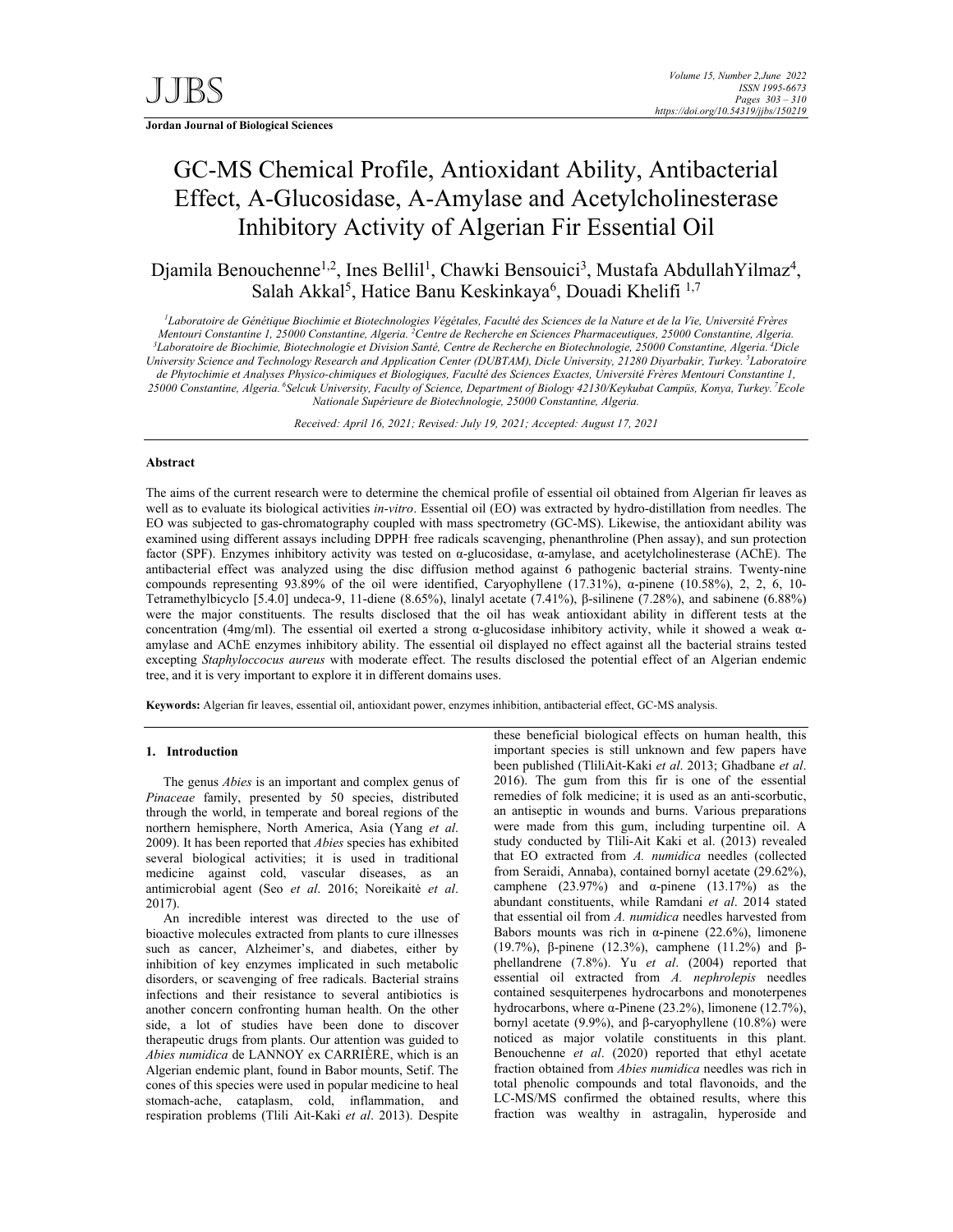quercetrine. In 2021, Benouchenne *et al*. disclosed that nbutanol fraction from this plant contained a high amount of phenolic compounds and flavonoids, as well as LC-MS/MS findings showed that major found molecules were hyperoside, astragalin, and rutin.

The current study aims were the determination of chemical profile and the evaluation of biological activities of the essential oil picked up from Algerian fir needles. Therefore, the present research investigated, for the first time the sun protection factor, phenanthroline assay, and enzymes inhibitory activities of essential oil extracted from this endemic plant.

## **2. Material and Methods**

## *2.1.Reagents and Chemicals*

Bioactivity measurements and calculations were accomplished on a 96-well microplate reader (Perkin Elmer Multimode Plate Reader EnSpire) at the National Center of Biotechnology Research. The chemicals used were: 1,1-diphenyl-2-picrylhydrazyl (DPPH), butylated hydroxylanisole (BHA), butylated hydroxyltoluene (BHT), α- tocopherol*,* Dimethyl sulfoxide (DMSO)*,*  acetylcholinesterase from electric eel (AChE, Type-VI-S, EC 3.1.1.7, 827,84 U/mg, Sigma)*,* acetylthiocholine iodide*,* 5,5′-dithiobis (2-nitrobenzoic) acid (DTNB), galantamine, 4-nitrophenylα-D-glucopyranoside (≥ 99%), α-Glucosidase from *Saccharomyces cerevisiae* (Type I, ≥ 10 units/mg protein), acarbose  $(≥ 95\%)$ ; they were obtained from Sigma Chemical Co. (Sigma-Aldrich GmbH, Stern-Heim, Germany).Iron (III) chloride (FeCl3) and phenanthroline were obtained from Biochem Chemopharma. All other chemicals and solvents were of analytical grade*.*

## *2.2. Essential oil extraction*

#### *2.2.1. Sample preparation*

The sample leaves of Algerian fir (*Abies numidica* de Lannoy) were gathered from Constantine in September 2018, Algeria, and dried at room temperature under the shadow. This sample was ground with an electric mill IKIa 10 type, and stored until they were used.

## *2.2.2. Hydro-distillation method*

The EO was tacked out by hydro-distillation using a Clevenger apparatus according to the modified method of Minteguiaga *et al*. (2018). A quantity of 228g of dried powdered leaves was immerged with 1L of distilled water and was left for 4 hours in Clevenger apparatus. The obtained oil was kept in obscure at 4°c until the use.

## *2.3.Chemical constituent's analysis by Gas Chromatography-Mass Spectrometry (GC-MS)*

The chemical constituents of essential oil were determined by GC-MS analysis according to the assay of Ertas *et al.*(2015). Gas Chromatography equipped with Flame Ionisation Detector (GC-FID) was used in this analysis. The extracted *A. numidica* essential oil was analyzed by using a Shimadzu Model GC-2010 GC equipped with flame ionization detector (FID) and an autosampler injector AOC-2OI (Shimadzu). The Separation was achieved using a middle polar capillary column RTx-5MS with 30 m length, 0.25 mm in diameter and film thickness of 0.25 µm. The injector and detector temperatures were conditioned at 250°C and 280°C, respectively. The oven temperature program started from 60°C to 300°C at a rate of 3°C min-1 with isothermal

temperature constant at 300°C for 2 minutes. Hydrogen gas was used as the carrier gas with a flow rate of 30 ml. min-1. The mode of injection used was split mode with a ratio of 1:50.

## *2.4.Antioxidant tests*

#### *2.4.1. 2,2-diphenyl-picrylhydrazyl (DPPH) scavenging assay*

The DPPH**.** free radical scavenging test was assessed as the method of Tel *et al*. (2012) with slight changes. The sample dilutions were dissolved in methanol. BHT, BHA, and α-tocopherol were used as standards. The reduction of DPPH**.** radical was determined in percentages, and was calculated as following:

## % Inhibition=  $[A_{\text{blank}}-A_{\text{sample}}/A_{\text{blank}}] \times 100$

**A blank**: absorbance of control reaction. **A sample**: absorbance of the test sample.

Tests were approved in triplicates. The inhibition concentration  $(IC_{50})$  is the half of free radicals  $(50\%)$  was esteemed from the graph of DPPH radical scavenging effect percent against extract concentration.

## *2.4.2.Phenanthroline assay (Phen assay)*

The phenanthroline antioxidant ability was performed as the test defined by Szydłowska-Czerniak *et al*. (2008). Fifty microliters  $(50\mu l)$  of FeCl<sub>3</sub>  $(0.2\%)$ ,  $30\mu l$  of phenanthroline (0.5%) and 110µl of methanol were added to 10µl of essential oil at different dilutions in a 96-well microplate. The lecture of the sample and BHT standard was measured at 510 nm after 20 min incubation at 30°C. The results were given as  $A_{0.50}$  ( $\mu$ g/ mL) corresponding the concentration indicating 0.50 absorbance intensity.

## *2.4.3.Photoprotective activity (Sun protection factor assay SPF)*

SPF assay was determined following the protocol ofMansur *et al*. (1986). Each 5nm, the absorbances were measured,from 290 nm to 320nm. The SPF was calculated by using the following mathematic equation:

$$
\text{SPF}_{\ast} \sum_{290}^{\text{spectrophotometric}} \sum_{F}^{320} E E(\lambda) \times I(\lambda) \times Abs(\lambda)
$$
\n
$$
\sum_{290}^{320} E E(\lambda) \times I(\lambda) \times Abs(\lambda)
$$

**EE**: erythemal effect spectrum; **I**: solar intensity spectrum; **Abs**: absorbance of sunscreen product; **CF**: correction factor (= 10). **EE**  x **I**: is a constant determined by Sayre *et al*. (1979).

#### *2.5. Essential oil's antidiabetic activity*

#### *2.5.1.α-amylase inhibitory test*

α-amylase inhibitory assay was assessed according to the modified protocol of Zengin *et al*. (2014). Twenty-five microliters (25µl) of essential oil at various concentrations were mixed with 50 $\mu$ l of  $\alpha$ -amylase solution (1U) prepared in phosphate buffer (pH 6.9 with 6 mM sodium chloride); the mixture was incubated for 10min at 37°C. Afterward,  $50\mu$ L of starch  $(0.1\%)$  was added and then incubated again for 10min at 37°C. After incubation, 25µl of HCl and 100µl of iodine potassium iodide (IKI) were added. A blank solution was prepared using the plant extract without the enzyme. Acarbose was used as a standard. The absorbance was measured at 630nm using a microplate reader. The inhibition percentage of α-amylase was determined using the following formula: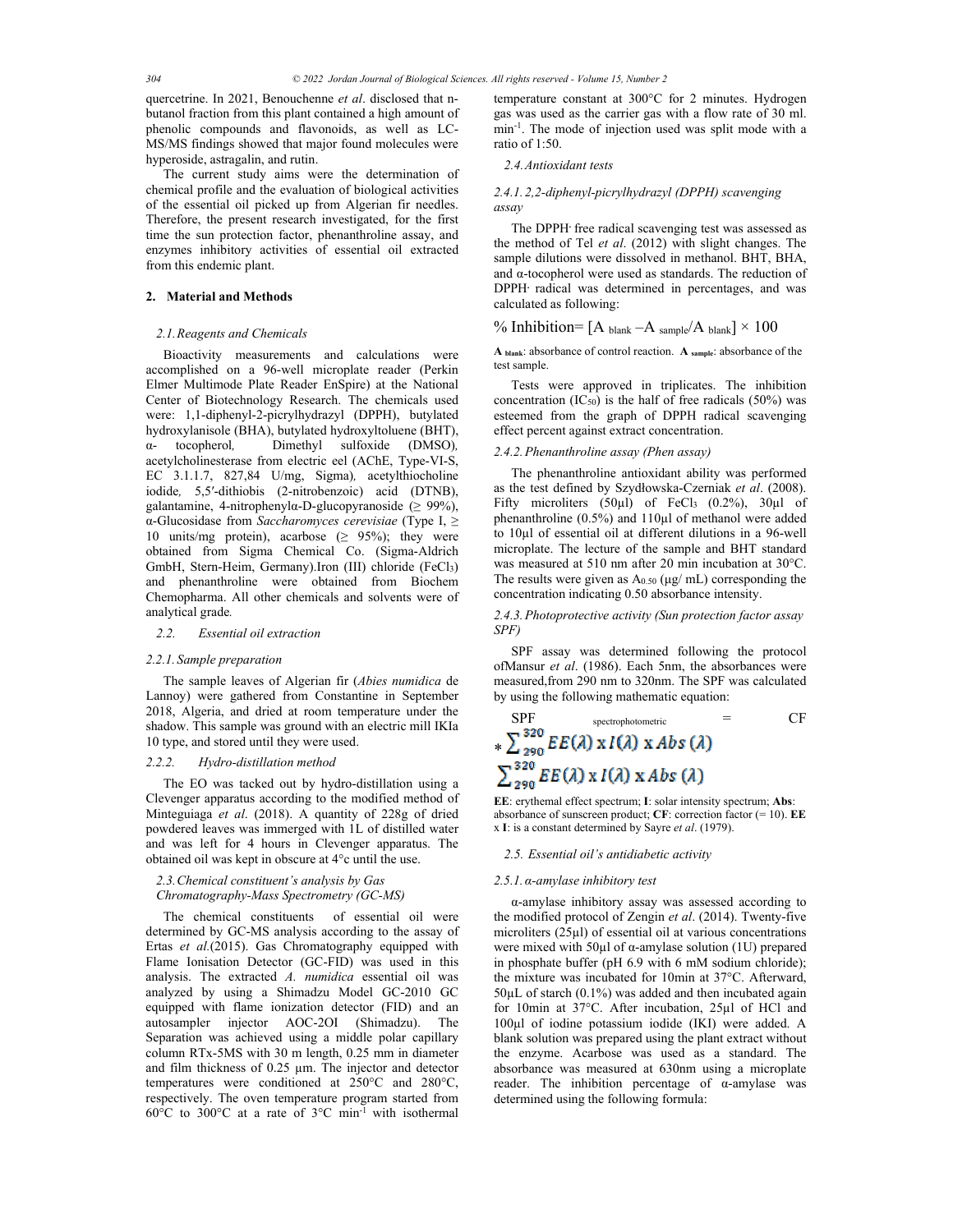$\sim 10^{-1}$ 

$$
\text{MInhibition} = 1 - \left[ \frac{(AC - Ae) - (As - Ab)}{(Ac - Ae)} \right]
$$

 $\mathbf{z} \in \mathbb{R}^{n}$ 

 $\sim$ 

**Ac**=Absorbance [Starch+ IKI + HCl+ solvent of extraction+ Volume of Enzyme buffer].

**Ae**=Absorbance [Enzyme+ Starch+ IKI+ HCl+ solvent of extraction].

**As**=Absorbance [Enzyme+ Extract+ Starch+ IKI+ HCl].

**Ab**=Absorbance [Extract+ IKI+125 µl of buffer].

## *2.5.2.α-glucosidase inhibitory assay*

The  $\alpha$ -glucosidase inhibitory ability of essential oil was assessed according to the chromogenic test reported by Lordan *et al*. (2013). Fifty microliters (50 µl) of the sample at different concentrations were mixed with 100 µl of αglucosidase enzyme and 50  $\mu$ l of p-nitrophenyl  $\alpha$ -Dglucopyranoside (p-NPG) as substrate; the mixture was incubated for 10min at 37°C. Acarbose was used as standards. The absorbance was read spectrophotometrically at 405nm every 10min. The reaction mixture α-glucosidase enzyme and substrate were used as control. Substrate and essential oil were used as blank. The inhibition rate was determined as follows:

## **Inhibition % =**  $[(Abs_{\text{Extract}}-Abs_{\text{Blanc}})/Abs_{\text{control}}] \times 100$

## *2.6. Acetylcholinesterase (AchE) inhibitory activity*

AchE inhibitory activity was measured using the method of Ellman *et al*. (1961). The reaction mixture contained 150 µL of 100 mM sodium phosphate buffer (pH 8.0), 10 µL extract at different concentrations, and 20 µL of AChE solution. The mixture was incubated at 25° C for 15mn, 10 µL of DTNB (0.5 mM), and 10 µL of acetylthiocholine iodide (0.71 mM) were added. The absorbance was determined at 0 min and 15 min, at 412 nm. The reference standard used was Galantamine.

The inhibition percentage of AChE enzyme was determined according to the blank (methanol + phosphate buffer pH8), using the following formula:

## **(E – S)/E ×100**

**E**: AChE enzyme activity without extract

 **S**: AChE enzyme activity in the presence of extract.

#### *2.7. Antibacterial activity*

The method of agar disc diffusion was used to determine the antibacterial activity of the essential oil extracted from *A. numidica* leaves (Biondi *et al*. 1993), against 6 pathogenic bacterial strains; obtained from Pasteur institute, Algiers, Algeria; Gram-negative bacteria: *Proteus vulgaris* (ATCC 29905)*, Morganella morganii*  (ATCC 25830) *Pseudomonas aeruginosa* (ATCC 27853)*,*  and *Escherichia coli* (ATCC 25922)*,* and Gram-positive bacteria: *Staphyloccocus aureus* (ATCC 43300) and *Bacillus subtillis* (ATCC 6633)*.* Bacteria strains suspension was distributed on Mueller Hinton (MH) agar. 10 µl of essential oil diluted with dimethylsulfoxide (DMSO) were added to the discs (diameter of 6mm) which were placed on the inoculated agar. Cefepime (FEP) served as a positive reference standard to determine the sensitivity of each bacterial strain tested. The incubation was done at 37°C for 24h. Antibacterial activity was evaluated by measuring the zone of growth inhibition against the test organisms. Each test was done in triplicate.

#### **3. Statistical analysis and**

Linear regression analysis was used to calculate the IC50 and A0.50 values, and one-way ANOVA to detect significant differences ( $P < 0.05$ ) using XLSTAT. Results are reported as the mean value  $\pm$  SD of three measurements.

## **4. Results**

## *4.1. The yield of extraction and the chemical constituents of essential oil*

The essential oil (EO) obtained by hydro-distillation from dried, milled needles of *A. numidica* was colorless and possessed an aromatic odor with a yield of 0.592%, based on the dry plant material utilized.

The chromatogram obtained by GC/MS analysis was presented in figure 1. The chemical composition findings of the essential oil extracted from *A. numidica* leaves are shown in table 1**,** where the percentage of the diverse components and their retention times are given.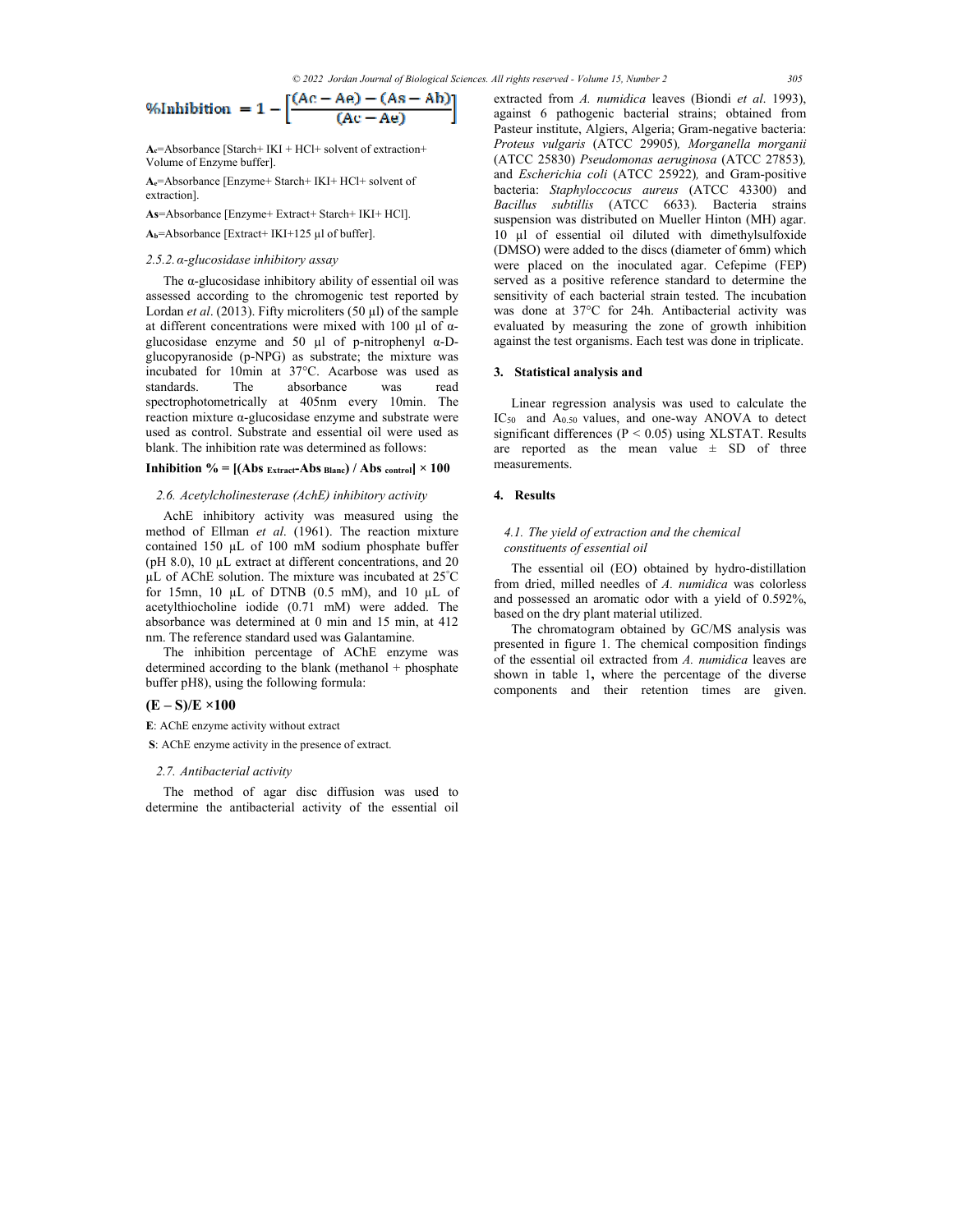

**Figure 1.** Gas chromatogram of *A. numidica* needles essential oil. The numbers refer to those in Table 1.

A total of 29 compounds representing 93.89% of the essential oil were determined. The main volatile constituents were Caryophyllene (17.31%), α-pinene (10.58%), 2, 2, 6, 10-Tetramethylbicyclo [5.4.0] undeca-9, 11-diene (8.65%), linalyl acetate (7.41%), β-silinene (7.28%), and sabinene (6.88%). Other compounds were found in traces as α-ylangene (0.18%), santene, and βmyrcene (0.23%). The studied essential oil comprised sesquiterpene hydrocarbons (44.23%) in major, followed by monoterpene hydrocarbons (27.52%).

**Table 1.** Main components (%) detected by GC-MS in the Algerian fir leaves essential oil.

| Pe<br>ak       | Compound                                                   | $RT$ (min) | $(\%)$ |
|----------------|------------------------------------------------------------|------------|--------|
| 1              | Santene                                                    | 6.46       | 0.23   |
| $\overline{c}$ | Delta3-Carene                                              | 7.7871     | 0.42   |
| 3              | Alpha-pinene                                               | 8.2631     | 10.59  |
| 4              | Camphene                                                   | 8.8401     | 3.72   |
| 5              | Beta-pinene                                                | 10.0245    | 5.45   |
| 6              | Beta-Myrcene                                               | 10.7952    | 0.23   |
| 7              | Sabinene                                                   | 12.3945    | 6.88   |
| 8              | L-linalool                                                 | 15,8212    | 1.55   |
| 9              | Beta fenchylalcohol                                        | 19.9831    | 0,73   |
| 10             | Linalylacetate                                             | 23.1084    | 7.42   |
| 11             | Exobornylacetate                                           | 24.3386    | 1.35   |
| 12             | Alpha-Longipinene                                          | 27.0882    | 2.54   |
| 13             | 2,6-Octadiene, 2,6-dimethyl                                | 27.4035    | 7.63   |
| 14             | Geranylacetate                                             | 27.8823    | 0.33   |
| 15             | Alpha ylangene                                             | 28.0458    | 0.18   |
| 16             | $4-Hexen-1-ol, 5-methyl-2-(1-$<br>methylethenyl)-, acetate | 28.7012    | 0.72   |

| 17                            | Longifolene                                                                          | 29.3869 | 1.96  |
|-------------------------------|--------------------------------------------------------------------------------------|---------|-------|
| 18                            | Caryophyllene                                                                        | 30.0272 | 17.31 |
| 19                            | 2,2,6,10-Tetramethylbicyclo [5.4.0]<br>undeca-9,11-diene                             | 30.345  | 8.65  |
| 20                            | 1H-Benzocycloheptene,<br>2,4a,5,6,7,8,9,9a-octahydro-3,5,5-<br>trimethyl-9-methylene | 31.215  | 0.85  |
| 21                            | Beta-Selinene                                                                        | 31.4217 | 7.28  |
| 22                            | Gamma-himachalene                                                                    | 32.4158 | 0.78  |
| 23                            | Presilphiperfol-1(8)-ene                                                             | 32.5545 | 0.31  |
| 24                            | $1$ -ethynyl-2-methyl- $1(e)$ -<br>cyclododecene                                     | 32.6476 | 2.13  |
| 25                            | 10s, 11s-Himachala-3(12), 4-diene                                                    | 32.8054 | 2.10  |
| 26                            | Delta-Cardinene                                                                      | 33.6489 | 0.45  |
| 27                            | 1,6,10-Dodecatrien-3-ol, 3,7,11-<br>trimethyl                                        | 45.8788 | 1.34  |
| 28                            | Hentriacontane                                                                       | 65.0468 | 0.31  |
| 29                            | n-Hentriacontane                                                                     | 67.5444 | 0.45  |
|                               | Classes compound (%)                                                                 |         |       |
|                               | Sesquiterpenhydrocarbons                                                             | 44.23   |       |
| Monoterpenhydrocarbons        |                                                                                      | 27.52   |       |
| Oxygenatedmonoterpens         |                                                                                      | 17.45   |       |
| Monoterpenalcohols            |                                                                                      | 2.28    |       |
| Sesquiterpenalcohols          |                                                                                      | 1.65    |       |
| Others                        |                                                                                      | 0.76    |       |
| Total identified (%)<br>93.89 |                                                                                      |         |       |

*4.2.Antioxidant activity* 

The results of antioxidant capacity of EO extracted from *A. numidica* needles are shown in figure 2and3 for DPPH**.** Free radicals scavenging and phen assays. The EO antioxidant effect findings disclosed no significant activity against free radicals, at the concentrations (800µg/ml and 200µg/ml, respectively) when compared with standards used. From the results, it is necessary to increase the concentration of the sample in different assays in order to get the inhibition concentration at 50%.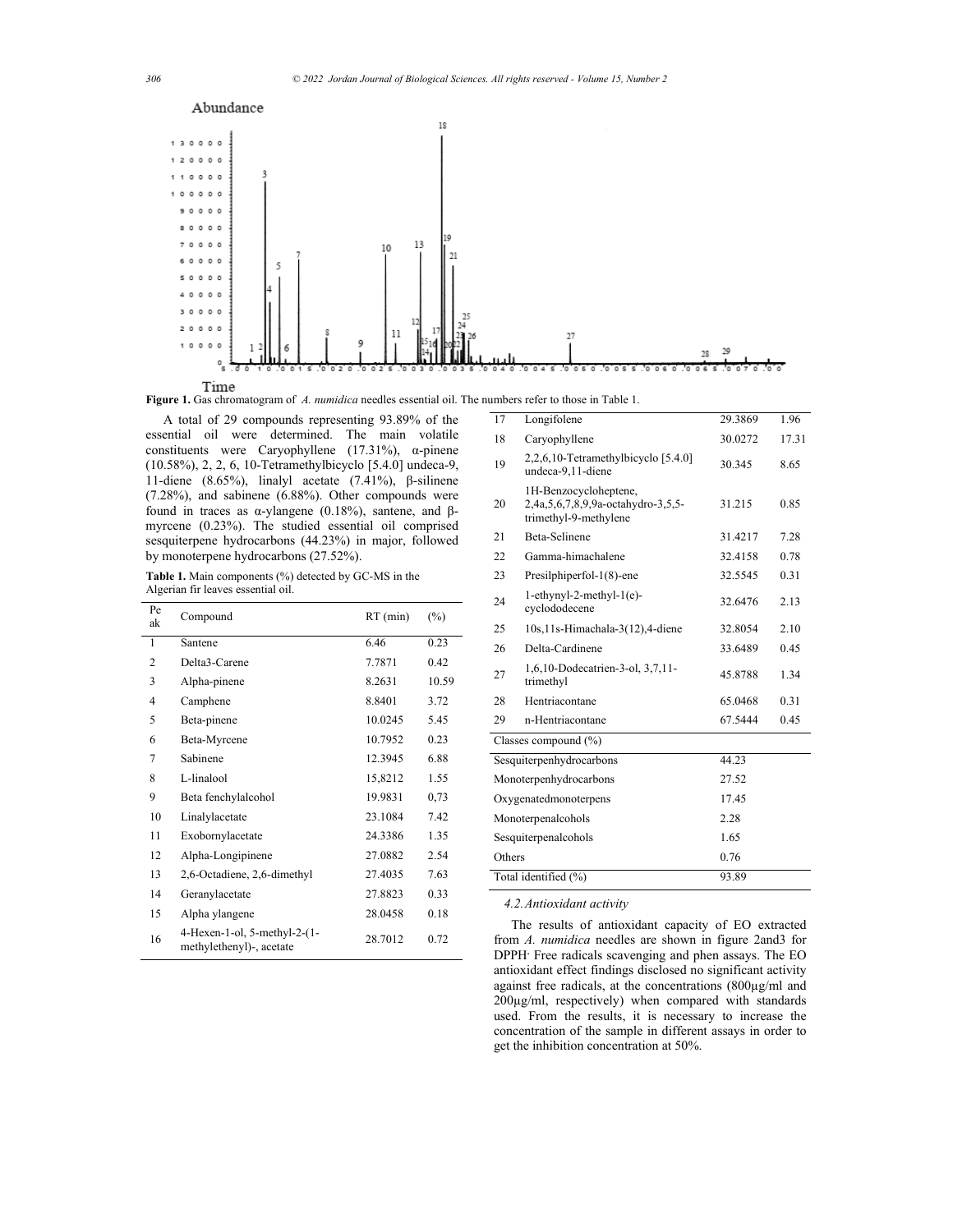

**Figure 2.** Inhibition percentage of DPPH free radical by *A. numidica* needles EO and standards at different concentrations *P<0.05*).



**Figure 3.** Inhibition percentage of phenanthroline by *A. numidica* needles EO and BHT standard at different concentrations (*P<0.05*).

Sun protection factor is an indicator for the protection level classification of plant extracts, the data in figure 4indicated that EO represented a weak protective influence, referring to the different protection categories demanded by the European Commission, 2006, where SPF=5.48±0.17.



**Figure 4**. Sun Protection Factor and protection category determination of *A. numidica* needles EO.

## *4.3.Enzymes inhibitory activities*

The enzymes inhibitory activities of the EO on  $\alpha$ glucosidase, α-amylase, and Acetylcholinesterase (AchE) were investigated and the results are shown in table 2.

In this study, the anti-diabetic effect of *A. numidica* needles EO was investigated by testing the  $\alpha$ -glucosidase and α-amylase inhibitory assays, *in-vitro*, whereas the neuroprotective effect was examined by AChE inhibition. As presented in table 2, the action of essential oil on the activity of α-glucosidase revealed a powerful inhibition, compared with acarbose standard used, where EO's IC50=59.23±1.55µg/ml, and acarbose's IC50=275.43±1.59 µg/ml. From the results, it is remarkable that the inhibition concentration of the essential oil obtained from *A. numidica* needles was less 5 times than the results obtained for acarbose standard.

For  $\alpha$ -amylase findings, as represented in table 2, the EO exerted no α-amylase inhibitory effect, it was not active at the concentration 1600 µg/ml, compared with acarbose standard [IC<sub>50</sub>=  $3650.93 \pm 10.70$  µg/ml], and did not achieve the 50% of the enzyme inhibition level.

The results of the AChE inhibitory activity of the tested EO extracted from *A. numidica* leaves as well as the positive control, galantamine are provided in table 2**. T**he findings showed that EO has a weak AChE inhibition activity compared with standard used, where EO's  $IC_{50}$ =<br>153.92±1.94µg/ml and galantamine's  $IC_{50}$ = 153.92±1.94μg/ml and galantamine's IC<sub>50</sub>=  $6.27 \pm 1.15 \mu g/ml$ . It has been reported that the extract which has a lower IC<sub>50</sub>, presented a strong and powerful inhibitory activity. inhibitory

|                          | $\alpha$ -glucosidase                   |                     | $\alpha$ -amylase                 |                           | AChE                             |                           |
|--------------------------|-----------------------------------------|---------------------|-----------------------------------|---------------------------|----------------------------------|---------------------------|
| Samples                  | % inhibition at<br>$1000\mu\text{g/ml}$ | $IC_{50}(\mu g/ml)$ | %inhibition at<br>$1600 \mu g/ml$ | $IC_{50}(\mu\text{g/ml})$ | %inhibition at<br>$200 \mu g/ml$ | $IC_{50}(\mu\text{g/ml})$ |
| EO                       | nt                                      | $59.23 \pm 1.55$    | $34.39 \pm 0.00$                  | na                        | $61.85 \pm 1.75$                 | $153.92 \pm 1.94$         |
| Acarbose <sup>a</sup>    | $91.05 \pm 0.72$                        | $275.43\pm1.59$     | $53.05 \pm 1.59$                  | $3650.93 \pm 10.70$       | nt                               | nt                        |
| Galantamine <sup>a</sup> | nt                                      | nt                  | nt                                | nt                        | $94.77 \pm 0.34$                 | $6.27 \pm 1.15$           |

**Table 2**. Percentage enzyme inhibition and IC50 (μg/ml) of essential oil extracted from Algerian fir needles.

Values are expressed as means  $\pm$  S.D of three parallel measurements. The results are statistically considered significantly different at (P < 0.05). na: not active. nt: not tested. <sup>a</sup>Reference compounds. Galantamine is a control for Acetylcholinesterase (AChE). Acarbose for αglucosidase and α-amylase.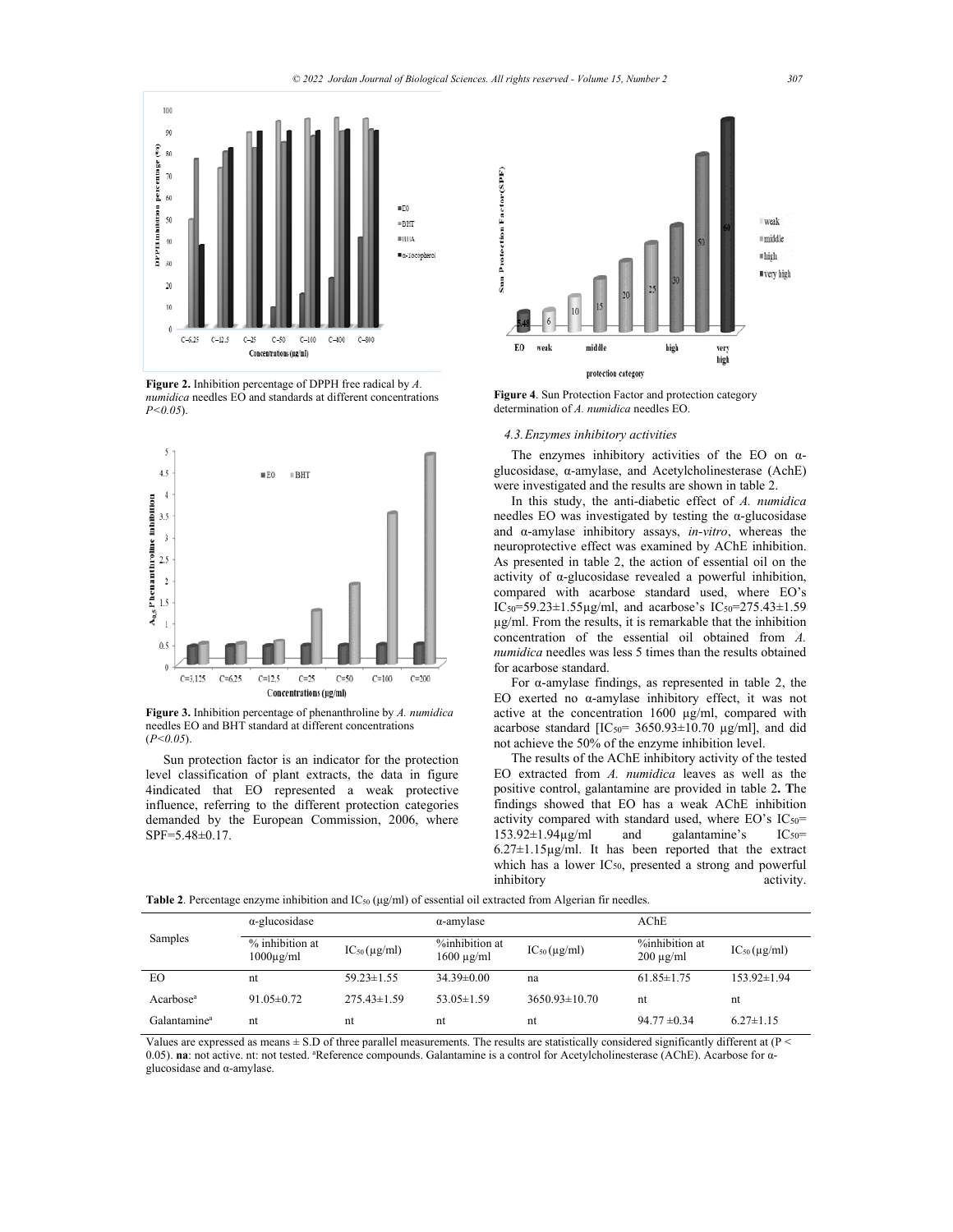## *4.4.Antibacterial activity*

The results are shown in figure 5. Inhibition zones diameters are summarized in table 3. The essential oil exerted no antibacterial activity against all bacterial strains tested, excluding *S. aureus,* where the inhibition diameter was esteemed by (17±0.1mm, at 10µl/disc), which is lower than Cefepime inhibition diameter (30mm).



**Figure 5.** Antibacterial activity of *A. numidica* leaves essential oil and Cefepime antibiotic.

| <b>Table 3.</b> Antibacterial effect of Algerian fir needles essential oil |
|----------------------------------------------------------------------------|
| using disc diffusion method against bacterial strains.                     |

| <b>Strains</b>    | Inhibition zone (mm)                   |                     |  |  |
|-------------------|----------------------------------------|---------------------|--|--|
|                   | Algerian fir oil <sup>1)</sup>         | $FEP$ <sup>2)</sup> |  |  |
| Gram <sup>-</sup> |                                        |                     |  |  |
| E. coli           | $6\pm0.0^{3}$                          | 20                  |  |  |
| P. aeruginosa     | $6 \pm 0.0$                            | 19                  |  |  |
| M. morganii       | $6 \pm 0.0$                            | 18                  |  |  |
| P. vulgaris       | $6 \pm 0.0$                            | 16                  |  |  |
| $Gram+$           |                                        |                     |  |  |
| subtillis         | $6 \pm 0.0$                            | 15                  |  |  |
| S. aureus         | $17\pm0.1$                             | 30                  |  |  |
| $\sim$<br>.       | 1.11<br>and the state<br>$\sim$ $\sim$ | $\mathcal{D}$       |  |  |

<sup>1)</sup> Algerian fir oil tested at a concentration of  $10\mu$ g/disc.<sup>2)</sup> Cefepime tested at a concentration of 30μg/disc. 3) Values are diameters of clear zone of inhibition (mm) including disc diameter of 6 mm.

#### **5. Discussion**

Secondary metabolites extracted from plants showed a beneficial effect for human health, as flavonoids, phenolic compounds and essential oil. Our attention was directed to *A. numidica* De Lannoy needles. The EO extracted from leaves yielded 0.592% using 228 g of dried powdered sample, and it was in the line with the findings described by Ghadbane *et al*. (2016) that reported a yield of 0.260% using 100g of dried leaves, but the yield was less than those results disclosed by Ramdani *et al*. (2014) and Tlili-Ait Kaki *et al*.(2013), which stated a yield of 0.4% and 0.37% for 100g of dried needles; respectively. We proposed that the variation in the yield of extraction might be the result of different involved factors like genetic

factors, the environment, the methods, and time of extraction (Figueredo *et al*. 2008; Tlili Ait-Kaki *et al*. 2013). A previous study done by Tlili-Ait Kaki et al. (2013) revealed that EO extracted from *A. numidica*  needles (collected from Seraidi, Annaba) contained bornyl acetate (29.62%), camphene (23.97%) and  $\alpha$ -pinene (13.17%) as the major constituents. Ramdani *et al*. (2014) reported that the EO extracted from aerial parts of *A. numidica* (obtained from Babors region, Setif) principally contained α-pinene (22.6%), limonene (19.7%), β-pinene (12.3%), camphene (11.2%) and β-phellandrene (7.8%) in high amounts. The differences in the results might be due to bioclimatic conditions, the characteristics of each region, as well as the period of plant collection.

The antioxidant power is broadly used as a parameter for medicinal biomolecules. The antioxidant activity of *A. numidica* needles EO was examined using three complementary *in vitro* tests: DPPH· scavenging, phen assays, and SPF. The potential antioxidant activity of EO was evaluated based on its ability to quench free radicals, by donating an electron. The inhibition percentage increased with the increase of the sample concentration.

The results of antioxidant activity showed that the EO has a weak antioxidant ability, while Ghadbane *et al*. (2016) reported that *A. numidica* leaves EO has a strong DPPH. Free radical scavenging capacity. Furthermore, a study reported by Sobrinho *et al*. (2020) revealed that βcaryophyllene exerted a mild antioxidant power in DPPH. scavenging assay. Yang *et al*. (2008) demonstrated that αpinene possessed a very low scavenging capacity for DPPH. free radicals. To the best of our knowledge, phen and photoprotective assays for EO extracted from *A. numidica* needles have not previously been reported. The data presented in this research could be the first report for the literature.

To the best of our knowledge and according to the literature, there are no papers about the enzymes inhibitory activities of essential oil extracted from *A. numidica* needles.

Diabetes mellitus and Alzheimer's diseases are two chronic public ailments for human health, and many attempts have been done to look for alternatives from medicinal plants that have minimal adverse effects compared with a synthetic one. A modern therapeutic strategy to cure those pathologies was investigated, based on the inhibition of key metabolic enzymes to conduct such disorders.

α-glucosidase and α-amylase are two main enzymes, catalyze starches (Sharifi-rad *et al*. 2017). α-amylase is present in saliva and pancreas; it is responsible for splitting long-chain carbohydrates (starch) into maltose, which is a substrate for α-glucosidase in the small intestine, to facilitate its absorption leading to hyperglycemia (Hichri *et al*. 2017). Inhibitors of these enzymes delay the cleaving of oligosaccharides that leads to a decrease in the level of postprandial blood glucose in diabetic persons (Kazeem *et al*. 2013).

As can be seen, the inhibition concentration for EO was four-time lower than acarbose standard. It might refer to the several compounds present in the EO, especially sesquiterpene hydrocarbons, that compete with the substrate for binding to the enzyme active site, thus blocking the breaking down of carbohydrates. Our data corroborated with those revealed by Nakagawa *et al*. (2019), which reported that the resin extracted from the Sakhalin fir tree (*Abies sachalinensis*) showed a high αglucosidase inhibitory activity with [IC50=17. 3µg/ml].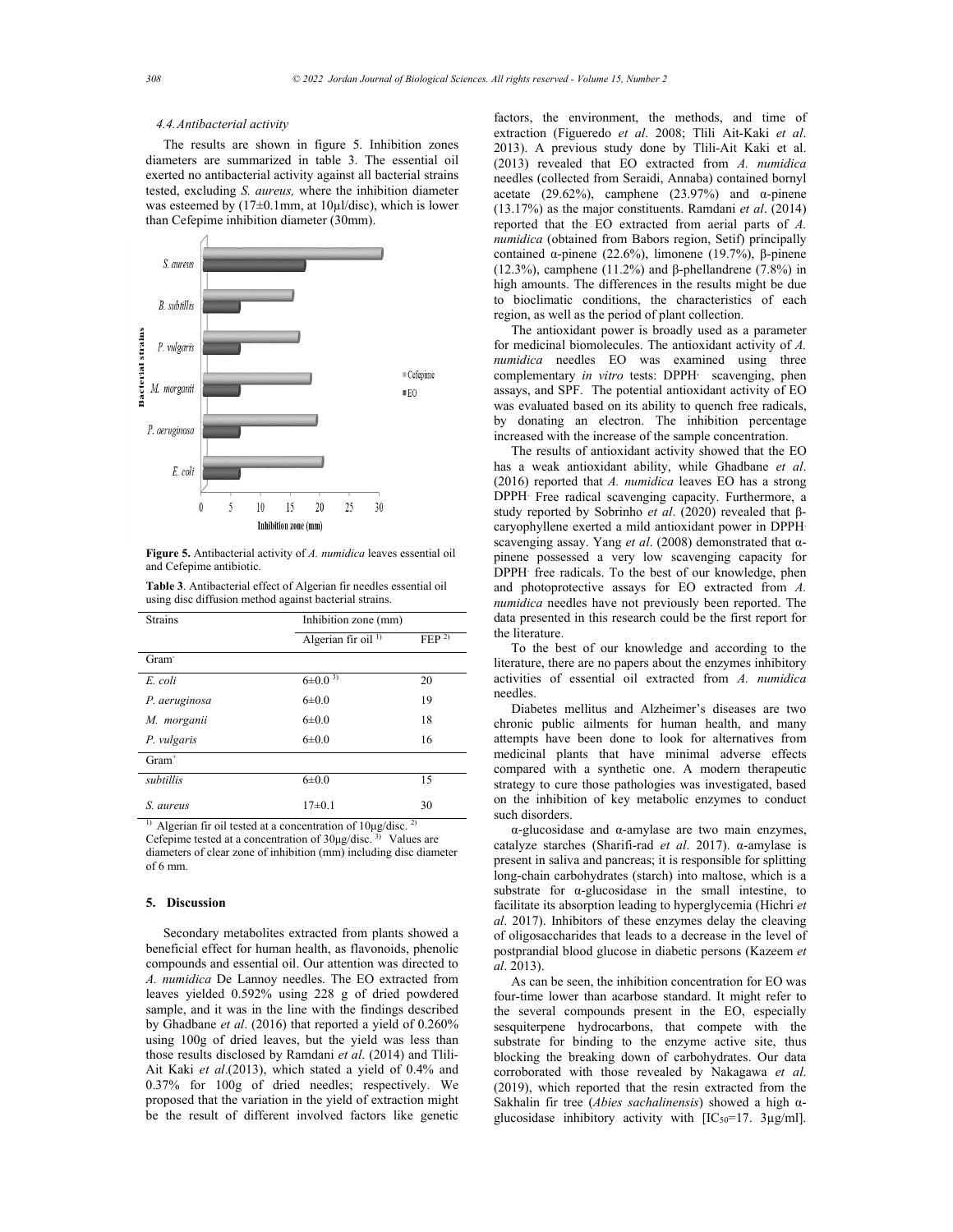Basha and Sankaranarayanan, (2015) concluded that βcaryophyllene improved glycoprotein levels in STZinduced diabetic rats.

AchE is an enzyme responsible for the hydrolysis of acetylcholine in the neurons (Owokotomo *et al*. 2015). Acetylcholine has an important role in the nervous system, especially in improving memory state; the inhibition of this enzyme increases the level of acetylcholine in the nervous system and prevents the human body from a large variety of pathologies related to the brain as Alzheimer and dementia (Bonesi *et al*. 2010). A lot of trends showed that plant extracts have a potential AchE inhibitory activity (Ertas *et al*. 2015; Jeong *et al.* 2007); however, little studies have been done on *Abies* genus.

 Zengin *et al*. (2016) disclosed that α-pinene has very low activity against cholinesterase enzyme, while, Kim *et al*. (2006) reported that *A. Koreana* EO improved agerelated brain problems. These differences in the two results might be due to the difference in the chemical structure of the bioactive components present, for that other analysis is needed as RMN analysis.

Algerian fir's essential oil was examined for its antibacterial effect using a disc diffusion method against six Gram-negative and Gram-positive bacterial strains.

Our results are in accordance with the data reported by Ghadbane *et al*. (2016), which disclosed that essential oil extracted from *A. numidica* needles (collected from Babors region, Setif) has a strong antimicrobial activity, especially against *S. aureus* and *M. luteus.* Also, Yang *et al*. (2008) results revealed that silver fir essential oil revealed no effect against different bacterial strains used, while it was more effective against only *S. aureus.* Ramdani *et al*. (2014) reported that essential oil extracted from Algerian fir leaves, collected from Seraidi, Annaba, has a strong antimicrobial effect against Gram negative bacteria (*E. coli*), and it has a mild growth inhibition against positive bacteria (*S. aureus*). Although *A. numidica* needles essential oil exerts a mild antibacterial ability. It has been reported that β-caryophyllene and α-pinene have a powerful antimicrobial effect (Dahham *et al*. 2015). From the obtained findings, to make it clear, it is very important to test the antibacterial effect of Algerian fir needles essential oil using the main compounds.

There are no recent studies that have been reported about the essential oil extracted from *Abies* genus. But there are two papers published about the extracts obtained from *A. numidica* needles. Benouchenne *et al*. (2020) demonstrated the chemical composition of ethyl acetate fraction and investigated the biological activities (antibacterial and antioxidant), while Benouchenne *et al*. (2021) published the antibacterial and antioxidant ability of n-butanol extract, as well as the chemical constituents of this fraction.

# **6. Conclusion**

In summary, from the above results, we conclude that essential oil extracted from *A. numidica* needles contained Caryophyllene as a major constituent. It presented a weak antioxidant power. It exhibited a strong α-glucosidase inhibitory activity, while it has no effect on α-amylase and AChE. It exerted no antibacterial inhibition growth of bacterial strains tested, excepting *S. aureus*. This EO can be used for pharmaceutical and therapeutic applications in the future; furthermore, more biological assays are needed to go in depth of this little studied endemic plant. This plant can be used as a source of natural antioxidant compounds, to replace the synthetic drugs in different domains, in industry, pharmaceutical and food fields. Furthermore, this species could be utilized as bioactive molecules for the treatment of diabetes and infection pathologies.

#### **References**

Basha RH and Sankaranarayanan C. 2015. Protective role of βcaryophyllene, a sesquiterpene lactone on plasma and tissue glycoprotein components in streptozotocin-induced hyperglycemic rats. *J. Acute Med.*, **5**: 9–14.

Benouchenne D, Bellil I, Akkal S, Bensouici Ch and Khelifi D. 2020. LC-MS/MS analysis, antioxidant and antibacterial activities of Algerian fir (*Abies numidica* de LANNOY ex CARRIÈRE) ethyl acetate fraction extracted from needles. *J King Saud Univ Sci.,* **32**: 3321-3327.

Benouchenne D, BellilI, Akkal S and Khelifi D. 2021. Investigation of phytochemical and evaluation of antioxidant and antibacterial activities from *abies* extract. *Sci. J. King Faisal Univ: Basic and Applied Sciences.*, **22**(2): 26–32.

Biondi D, Cianci P, Geraci C, Rubertof G and Piattelli M.1993. Antimicrobial activity and chemical composition of essential oils from Sicilian aromatic plants. *Flavour Fragr J*., **8**: 331–337.

Bonesi M, Menichini F, Tundis R, Loizzo MR, Conforti F, Passalacqua NG, Statti GA and Menichini F. 2010. Acetylcholinesterase and butyrylcholinesterase inhibitory activity of Pinus species essential oils and their constituents. *J Enzyme Inhib Med Chem*., **25**: 622–628.

Commission of European Communities. Recommendation of 22 September 2006. On sunscreen products and manufacturers' claims. https://eur-lex. europa.eu.

Dahham SS, Tabana YM, Iqbal MA, Ahamed MBK, Ezzat MO, Majid ASA and Majid AMSA*.* 2015. The anticancer, antioxidant and antimicrobial properties of the sesquiterpene β-Caryophyllene from the essential oil of *Aquilaria crassna*. *Molecules.*, **20**:11808– 11829.

Ellman GL, Courtney KD, Andres V and Featherstone RM. 1961. A new and rapid colorimetric determination of acetylcholinesterase activity. *Biochem. Pharmacol*., **7**: 88–95.

Ertas A, Bogab M, Yilmaz MA, Yesild Y, Tel G, Temel H, Hasimi N, Gazioglu I, Ozturk M and Ugurlu P*.* 2015. A detailed study on the chemical and biological profiles of essential oil and methanol extract of Thymus nummularius (Anzer tea): Rosmarinic acid. *Ind Crops Prod.,* **67**: 336–345.

Figueiredo AC, Barroso JG, Pedro LG and Scheffer JJC. 2008. Factors affecting secondary metabolite production in plants:volatile components and essential oils. *Flavour Fragr J.,*  **23**: 213–226.

Ghadbane M, Bounar R, Khellaf R, Medjekal S, Belhadj H, Benderradji L, Smaili T and Harzallah D. 2016. Antioxidant and antimicrobial activities of endemic tree *abies numidica* growing in babor mountains from algeria*. Global Journal of Research on Medicinal Plants and Indigenous Medicine.*, **5**:19-28.

Hichri F, Omri A, Hossan ASM and Ben Jannet H. 2019. Alphaglucosidase and amylase inhibitory effects of Eruca vesicaria subsp. longirostris essential oils: synthesis of new 1,2,4-triazolethiol derivatives and 1,3,4-thiadiazole with potential inhibitory activity. *Pharm Biol*., **57**(1): 564–570.

Jeong SI, Lim JP and Jeon H. Chemical composition activities of the essential oil from *Abies koreana*. 2007. *Phytother Res.*, **21**:1246–1250.

Kazeem MI, Adamson JO and Ogunwande IA. 2013. Modes of inhibition of  $\alpha$  -Amylase and  $\alpha$  -Glucosidase by aqueous extract of *Morinda lucida* Benth Leaf. *BioMed Res. Int*., **2013**: 1-6.

Kim K, Bu Y, Jeong S, Lim J, Kwon Y, Cha DS, Kim J, Jeon S, Eun J and Jeon H*.* 2006. Memory-enhancing effect of a supercritical carbon dioxide fluid extract of the needles of *Abies koreana* on scopolamine-induced amnesia in mice. *Biosci. Biotechnol. Biochem.*, **70**: 1821–1826.